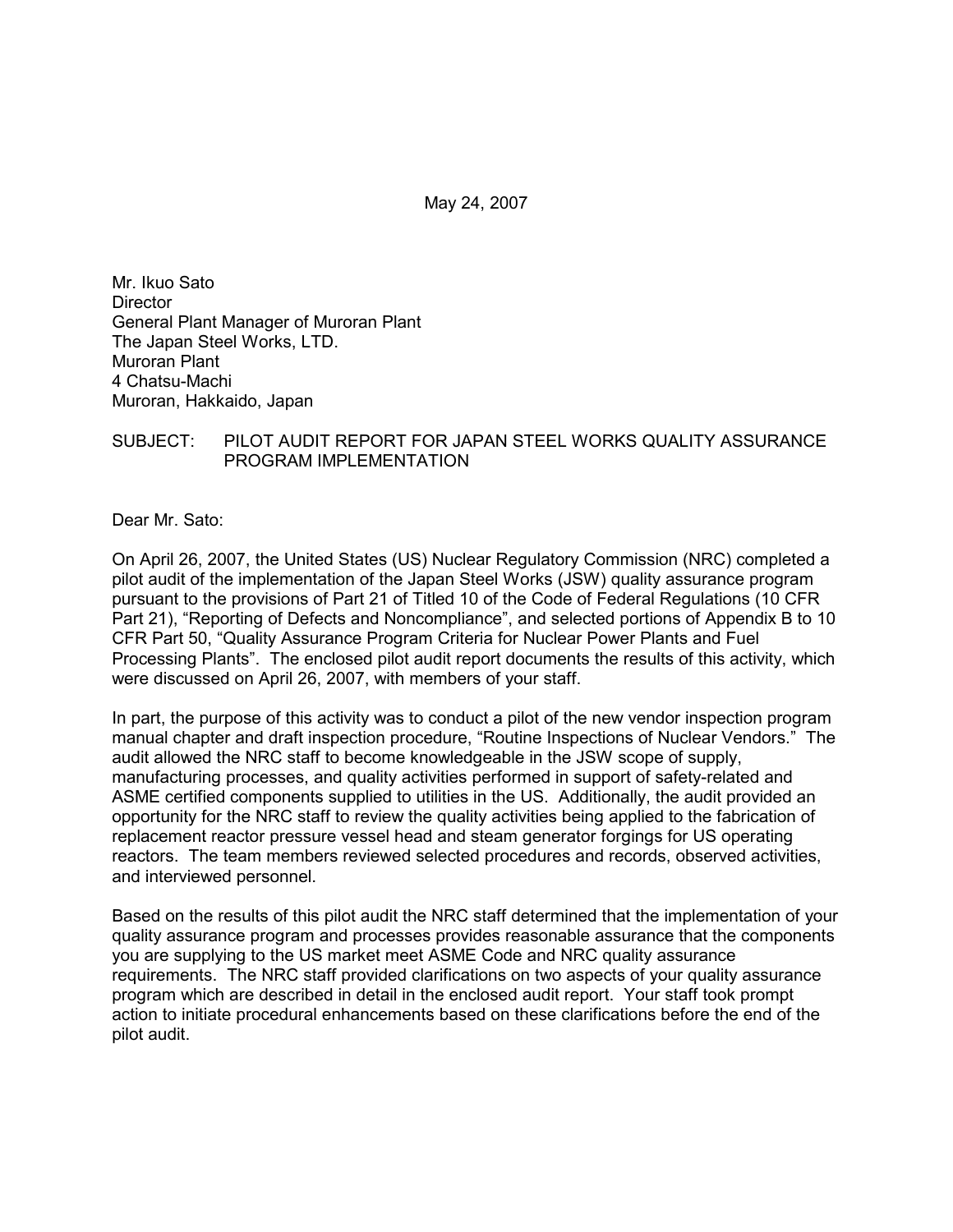## I. Sato 2

In accordance with 10 CFR 2.390, "Public inspection, exemptions, requests for withholdings" of 10 CFR Part 2, "Rules of Practice for Domestic Licensing, Proceedings and Issuance of Orders," a copy of this letter, and its enclosures, will be available electronically for public inspection in the NRC Public Document Room or from the Publicly Available Records (PARS) component of NRC's document system (ADAMS) (PACKAGE ML071360034) ADAMS is accessible from the NRC Website at http://www.nrc.gov/reading-rm/adams.html (the Public Electronic Reading Room). We appreciate your cooperation. Please contact Mr. John A. Nakoski of my staff at jan1@nrc.gov or 301-415-1068 if you have any questions regarding this letter.

Sincerely,

## **/RA/**

Glenn M. Tracy, Director Division of Construction Inspection and Operational Programs Office of New Reactors

Enclosure: JSW Pilot Audit Report

cc w/encl: **GTracy** EImbro **JPeralta RMcIntyre** KKavanagh JNakoski RRasmussen RWBorchardt GHolahan PHiland **DThatcher**